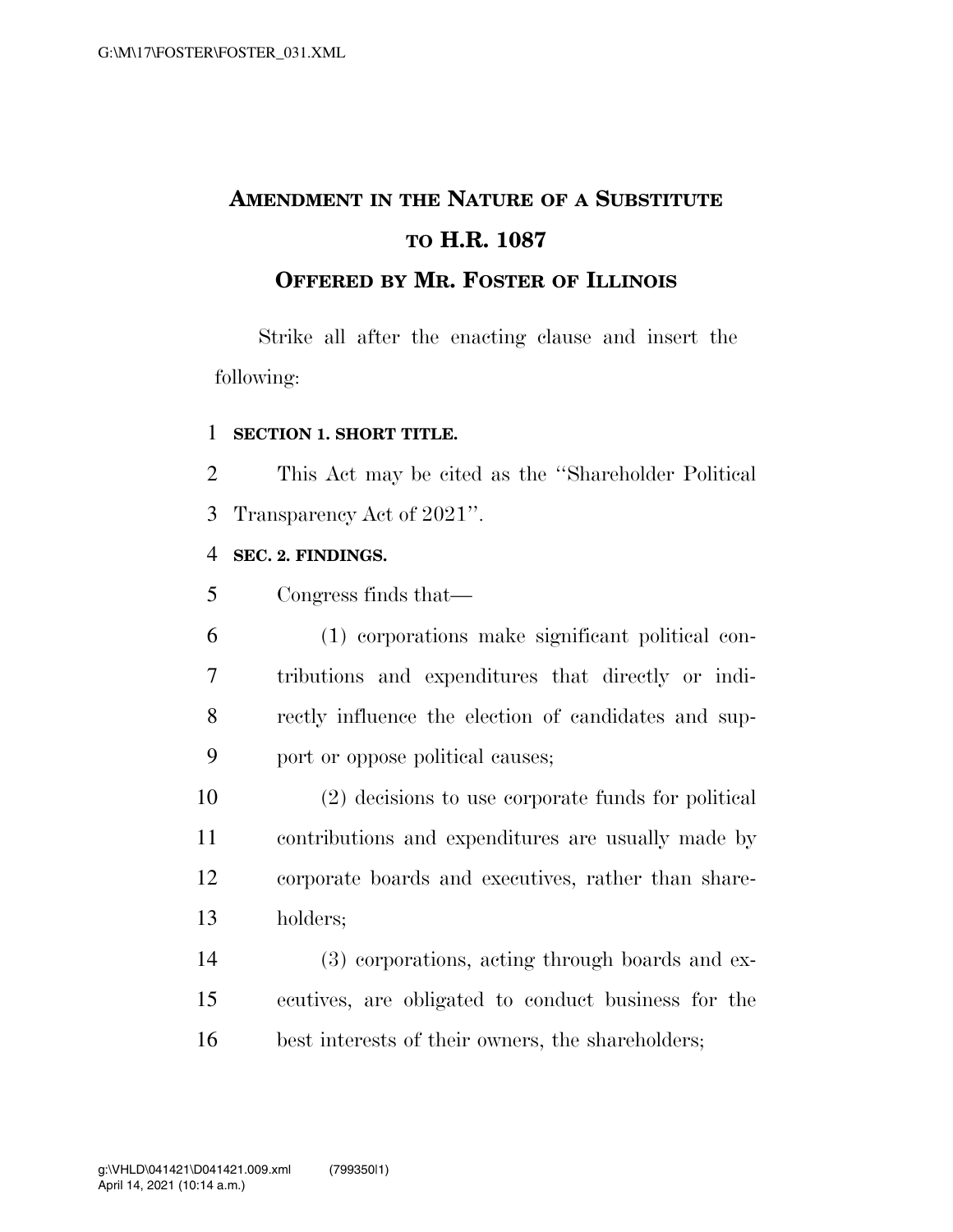| $\mathbf{1}$   | (4) historically, shareholders have not had a             |
|----------------|-----------------------------------------------------------|
| $\overline{2}$ | way to know, or to influence, the political activities    |
| 3              | of corporations they own;                                 |
| $\overline{4}$ | (5) shareholders and the public have a right to           |
| 5              | know how corporate managers are spending com-             |
| 6              | pany funds to make political contributions and ex-        |
| 7              | penditures benefitting candidates, political parties,     |
| 8              | and political causes; and                                 |
| 9              | (6) corporations should be accountable to share-          |
| 10             | holders in making political contributions or expendi-     |
| 11             | tures affecting Federal governance and public policy.     |
| 12             | SEC. 3. REPORTING REQUIREMENTS.                           |
| 13             | Section 13 of the Securities Exchange Act of 1934         |
| 14             | $(15 \t{U.S.C.} 78m)$ is amended by adding at the end the |
| 15             | following:                                                |
| 16             | "(s) REPORTING REQUIREMENTS RELATING TO CER-              |
| 17             | TAIN POLITICAL EXPENDITURES.—                             |
| 18             | " $(1)$ DEFINITIONS.—In this subsection:                  |
| 19             | "(A) EXPENDITURE FOR POLITICAL AC-                        |
| 20             | TIVITIES.—The term 'expenditure for political             |
| 21             | activities'—                                              |
| 22             | $``(i)$ means—                                            |
| 23             | $\lq\lq$ an independent expenditure                       |
| 24             | (as defined in section $301(17)$ of the                   |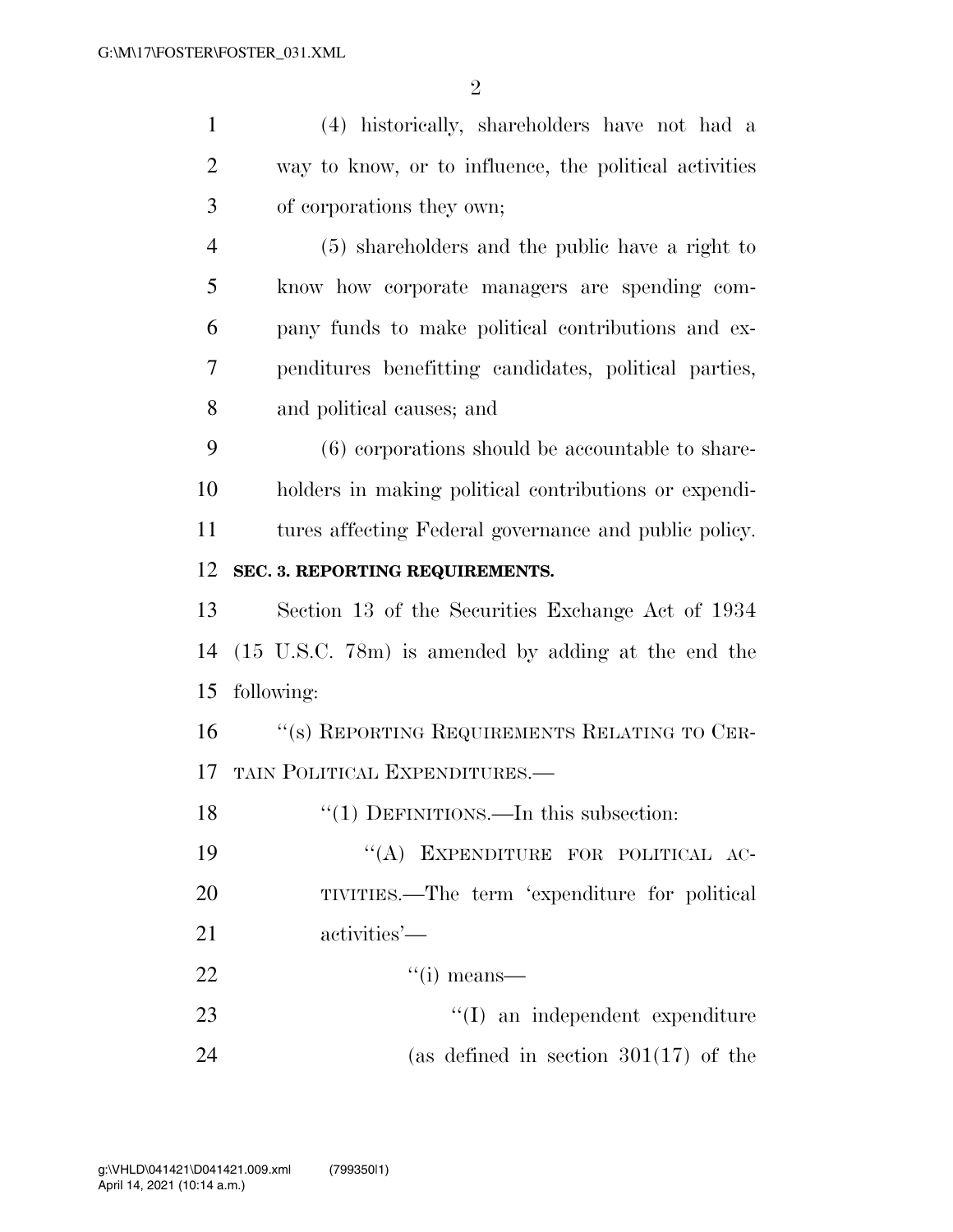| $\mathbf{1}$   | Federal Election Campaign Act of            |
|----------------|---------------------------------------------|
| $\overline{2}$ | 1971 (52 U.S.C. 30101(17)));                |
| 3              | $\lq\lq$ (II) an electioneering commu-      |
| $\overline{4}$ | (as defined in section<br>nication          |
| 5              | $304(f)(3)$ of that Act (52 U.S.C.          |
| 6              | $30104(f)(3))$ and any other public         |
| $\tau$         | communication (as defined in section)       |
| 8              | $301(22)$ of that Act $(52 \text{ U.S.C.})$ |
| 9              | $30101(22))$ that would be an elec-         |
| 10             | tioneering communication if it were a       |
| 11             | broadcast, cable, or satellite commu-       |
| 12             | nication; or                                |
| 13             | $\lq\lq$ (III) dues or other payments to    |
| 14             | trade associations or organizations de-     |
| 15             | scribed in section $501(c)$ of the Inter-   |
| 16             | nal Revenue Code of 1986 and exempt         |
| 17             | from tax under section $501(a)$ of that     |
| 18             | Code that are, or could reasonably be       |
| 19             | anticipated to be, used or transferred      |
| 20             | to another association or organization      |
| 21             | for the purposes described in sub-          |
| 22             | clause $(I)$ or $(II)$ ; and                |
| 23             | $\lq\lq$ (ii) does not include—             |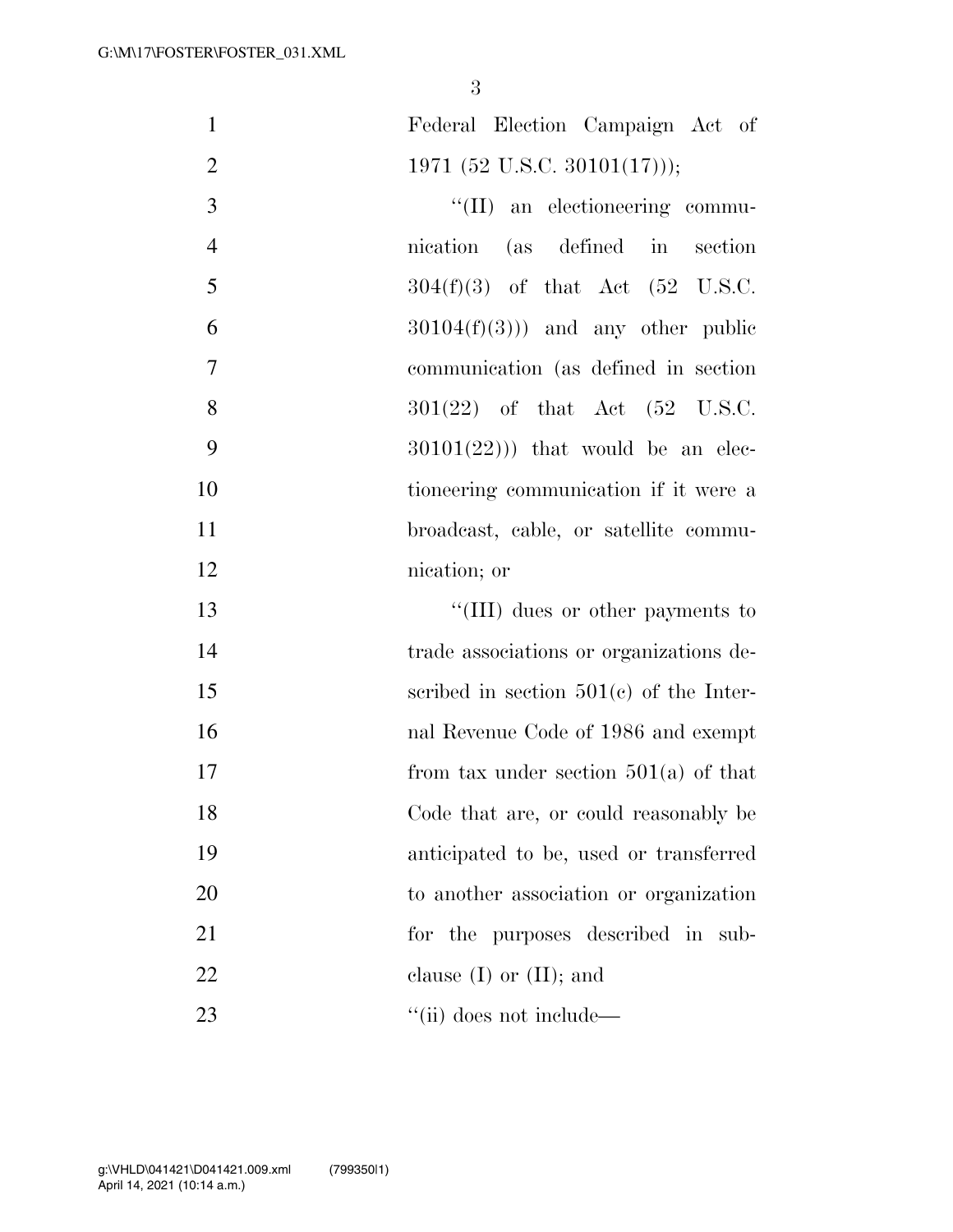| $\mathbf{1}$   | "(I) direct lobbying efforts                     |
|----------------|--------------------------------------------------|
| $\overline{2}$ | through registered lobbyists employed            |
| 3              | or hired by the issuer;                          |
| $\overline{4}$ | $\lq\lq$ (II) communications by an               |
| 5              | issuer to its shareholders and execu-            |
| 6              | tive or administrative personnel and             |
| 7              | their families; or                               |
| 8              | "(III) the establishment and ad-                 |
| 9              | ministration of contributions to a sep-          |
| 10             | arate segregated fund to be utilized             |
| 11             | for political purposes by a corpora-             |
| 12             | tion.                                            |
| 13             | "(B) ISSUER.—The term 'issuer' does not          |
| 14             | include<br>an investment company registered      |
| 15             | under section 8 of the Investment Company Act    |
| 16             | of 1940 (15 U.S.C. 80a–8).                       |
| 17             | $``(2)$ QUARTERLY REPORTS.—                      |
| 18             | "(A) REPORTS REQUIRED.—Not later than            |
| 19             | 180 days after the date of enactment of this     |
| 20             | subsection, the Commission shall amend the re-   |
| 21             | porting rules under this section to require each |
| 22             | issuer with a class of equity securities reg-    |
| 23             | istered under section 12 of this title to submit |
| 24             | to the Commission and the shareholders of the    |
| 25             | issuer a quarterly report containing—            |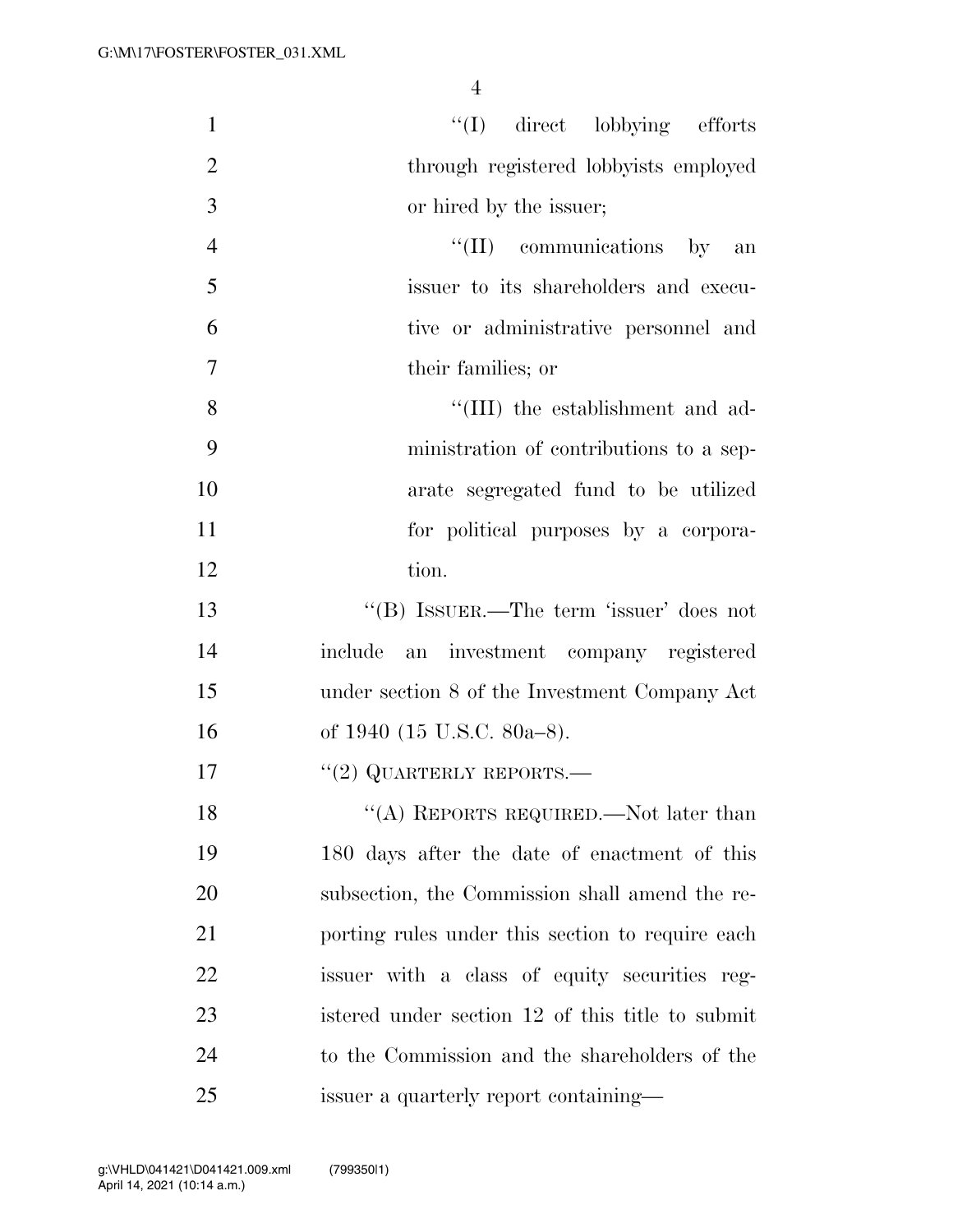| $\mathbf{1}$   | "(i) a description of any expenditure           |
|----------------|-------------------------------------------------|
| $\overline{2}$ | for political activities made during the pre-   |
| 3              | ceding quarter;                                 |
| $\overline{4}$ | "(ii) the date of each expenditure for          |
| 5              | political activities;                           |
| 6              | "(iii) the amount of each expenditure           |
| $\tau$         | for political activities;                       |
| 8              | "(iv) if the expenditure for political          |
| 9              | activities was made in support of or in op-     |
| 10             | position to a candidate, the name of the        |
| 11             | candidate and the office sought by, and the     |
| 12             | political party affiliation of, the candidate;  |
| 13             | and                                             |
| 14             | $f'(v)$ the name or identity of trade as-       |
| 15             | sociations or organizations described in        |
| 16             | section $501(c)$ of the Internal Revenue        |
| 17             | Code of 1986 and exempt from tax under          |
| 18             | section $501(a)$ of such Code which receive     |
| 19             | dues or other payments as described in          |
| 20             | paragraph $(1)(A)(i)(III)$ .                    |
| 21             | "(B) PUBLIC AVAILABILITY.—The Com-              |
| 22             | mission shall ensure that the quarterly reports |
| 23             | required under this paragraph are publicly      |
| 24             | available through the Internet website of the   |
| 25             | Commission and through the EDGAR system in      |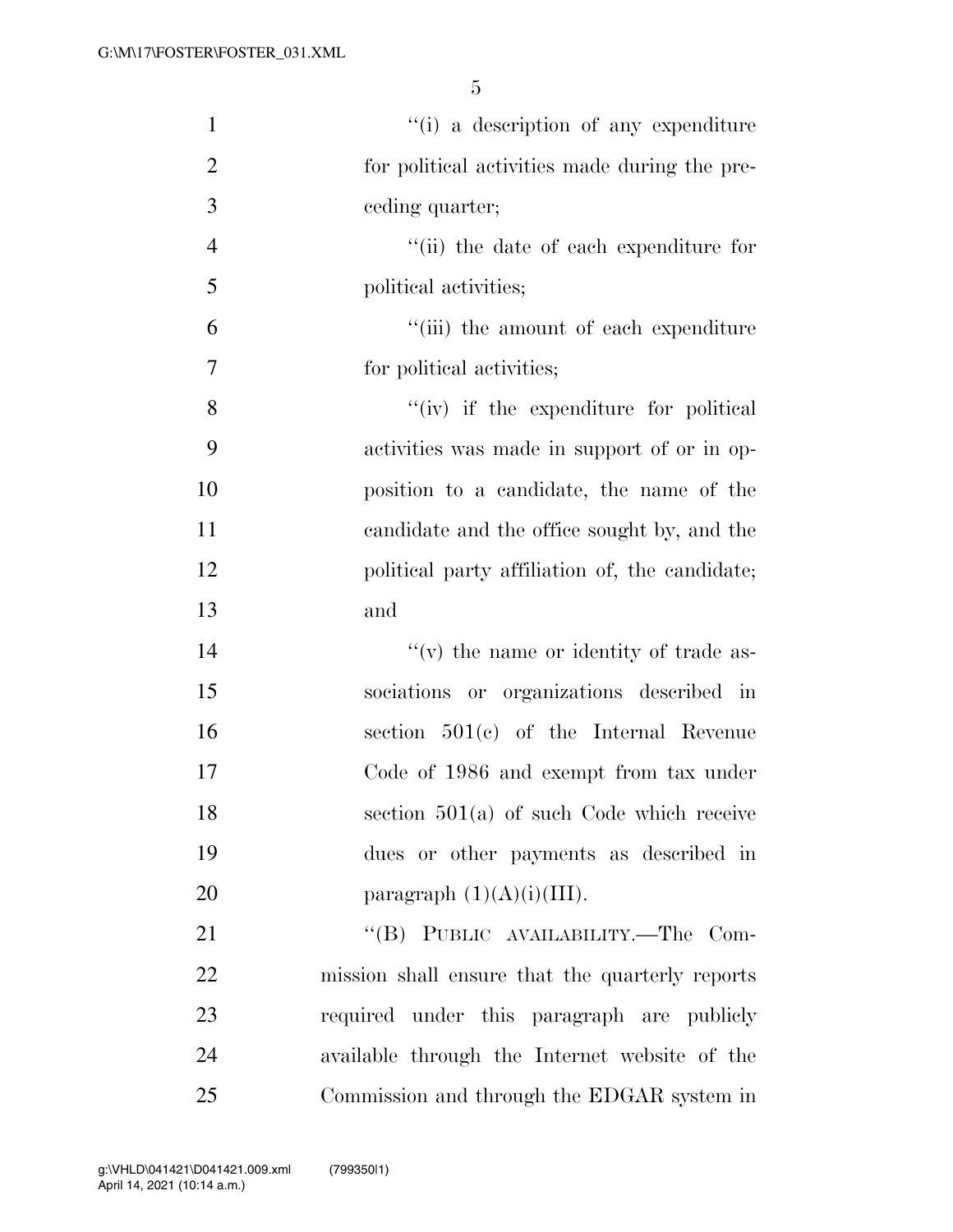| $\mathbf{1}$   | manner that is searchable, sortable, and<br>a         |
|----------------|-------------------------------------------------------|
| $\overline{2}$ | downloadable, consistent with the requirements        |
| 3              | under section 24.                                     |
| $\overline{4}$ | "(3) ANNUAL REPORTS.—Not later than $180$             |
| 5              | days after the date of enactment of this subsection,  |
| 6              | the Commission shall, by rule, require each issuer to |
| 7              | include in the annual report of the issuer to share-  |
| 8              | holders—                                              |
| 9              | $\lq\lq$ a summary of each expenditure for            |
| 10             | political activities made during the preceding        |
| 11             | year in excess of $$10,000$ , and each expenditure    |
| 12             | for political activities for a particular election if |
| 13             | the total amount of such expenditures for that        |
| 14             | election is in excess of $$10,000;$                   |
| 15             | $\lq\lq (B)$ a description of the specific nature of  |
| 16             | any expenditure for political activities the issuer   |
| 17             | intends to make for the forthcoming fiscal year,      |
| 18             | to the extent the specific nature is known to the     |
| 19             | issuer; and                                           |
| 20             | $\lq\lq$ (C) the total amount of expenditures for     |
| 21             | political activities intended to be made by the       |
| 22             | issuer for the forthcoming fiscal year.".             |
| 23             | SEC. 4. REPORTS.                                      |
| 24             | (a) SECURITIES AND EXCHANGE COMMISSION.—The           |
| 25             | Securities and Exchange Commission shall—             |